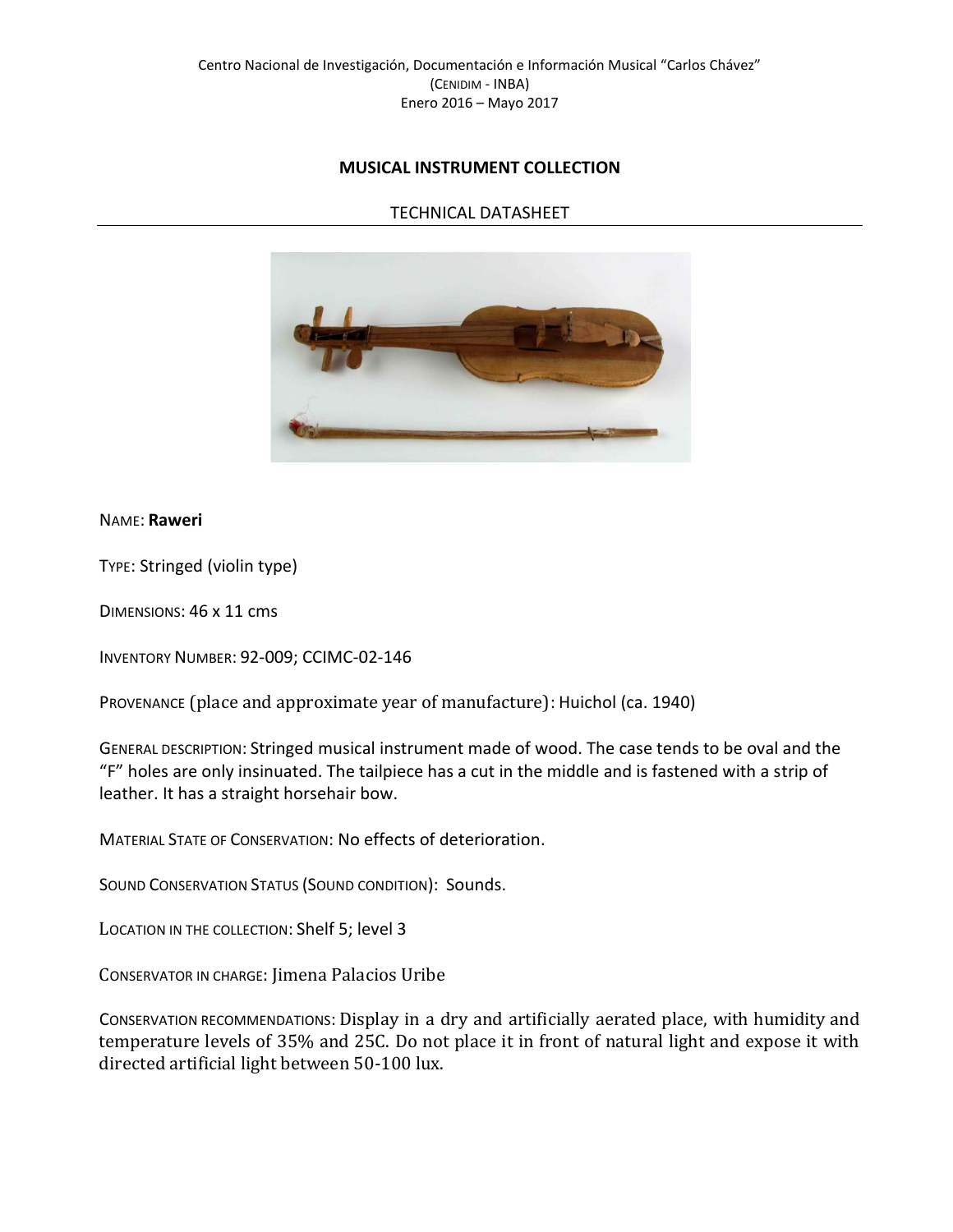# **MUSICAL INSTRUMENT COLLECTION**

## TECHNICAL DATASHEET





#### NAME: **Ondes Martenot**

TYPE: Electric keyboard

DIMENSIONS: Main Cabinet: 93 X 97 X 30 cms; Main speaker: 35 X 26 cms; Gong speaker: 50 X 52 cms.

INVENTORY NUMBER: 92-12; CCIME-01-01

PROVENANCE: France. Patent of Maurice Martenot (1928).

GENERAL DESCRIPTION: Electronic instrument invented by the French engineer and cellist Maurice Martenot in 1928. It consists of a five-octave keyboard, a main speaker and a gong-type speaker. Inside a wooden box are the elements that produce the sound, and a bipod base that supports the box. The fabric serial number is 246 (of approx. 370)

MATERIAL STATE OF CONSERVATION: Electrical elements do not work; power cables show active corrosion and the keypad ribbon is missing.

SOUND CONSERVATION STATUS (SOUND CONDITION): Doesn't sound

LOCATION IN THE COLLECTION: Hall

CONSERVATOR IN CHARGE: Jimena Palacios Uribe

CONSERVATION RECOMMENDATIONS: Display in a dry and artificially aerated place, with humidity and temperature levels of 35% and 25C. Do not place it in front of natural light and expose it with directed artificial light between 50-100 lux.